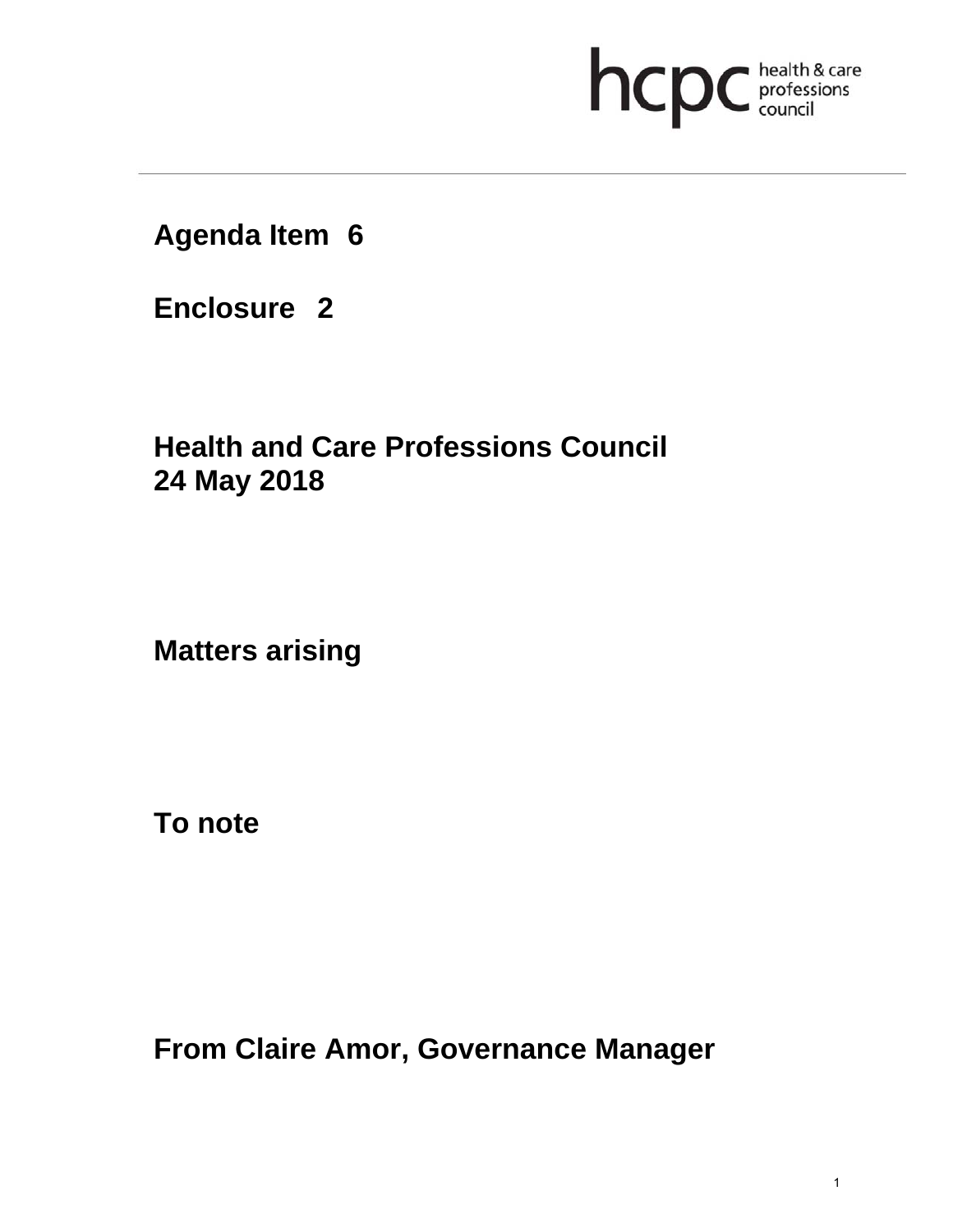# hcpc health & care

#### Council, 24 May 2018

Actions list

Executive summary and recommendations

#### **Introduction**

Below is the actions list as agreed at the public meetings of the Council held on 21 March 2018 and 7 February 2018.

|                         | <b>Action point (and location in minutes)</b>                                                                                                                                                                                   | <b>Action for</b>                     | <b>Comment</b>                                                      |  |  |
|-------------------------|---------------------------------------------------------------------------------------------------------------------------------------------------------------------------------------------------------------------------------|---------------------------------------|---------------------------------------------------------------------|--|--|
| Wednesday 21 March 2018 |                                                                                                                                                                                                                                 |                                       |                                                                     |  |  |
| 1.                      | Item 8.i.18/35 Chief Executive's report<br>The Council requested that the Executive<br>consider how to enhance the performance<br>commentary in this area (employee turnover).<br>(8.i.3)                                       | Executive<br>HR.                      | To be included<br>in the next<br>performance<br>report July<br>2018 |  |  |
| 2.                      | The Council discussed the explanation for the<br>FTP overspend of £74k relating to transcription<br>services. The Council requested this be<br>examined for clarity and reported back to the<br>Council in May 2018. (8.1.4)    | Executive<br>Finance<br>and FTP       | Included in<br>CEO report                                           |  |  |
| 3.                      | The Council requested that the Education and<br>Training Committee further examine (charging for<br>education approval visits) and make a<br>recommendation to Council.(8.i.8)                                                  | Education<br>and Traning<br>Committee | <b>ETC June</b><br>2018                                             |  |  |
| 4.                      | The Council requested that a summary paper of<br>the HCPC's current MOUs and their benefits be<br>presented at a future meeting. The Council<br>agreed it would then consider any gaps where<br>MOUs should be pursued. (8.i.9) | Executive                             | September<br>2018                                                   |  |  |
| 5.                      | Item 8.iii.18/37 Corporate Plan<br>The Council requested that the Chief Executive<br>link the Corporate Plan, KPIs and performance<br>data in his report in July 2018. (8.iii.3)                                                | Chief<br>Executive                    | <b>July 2018</b>                                                    |  |  |